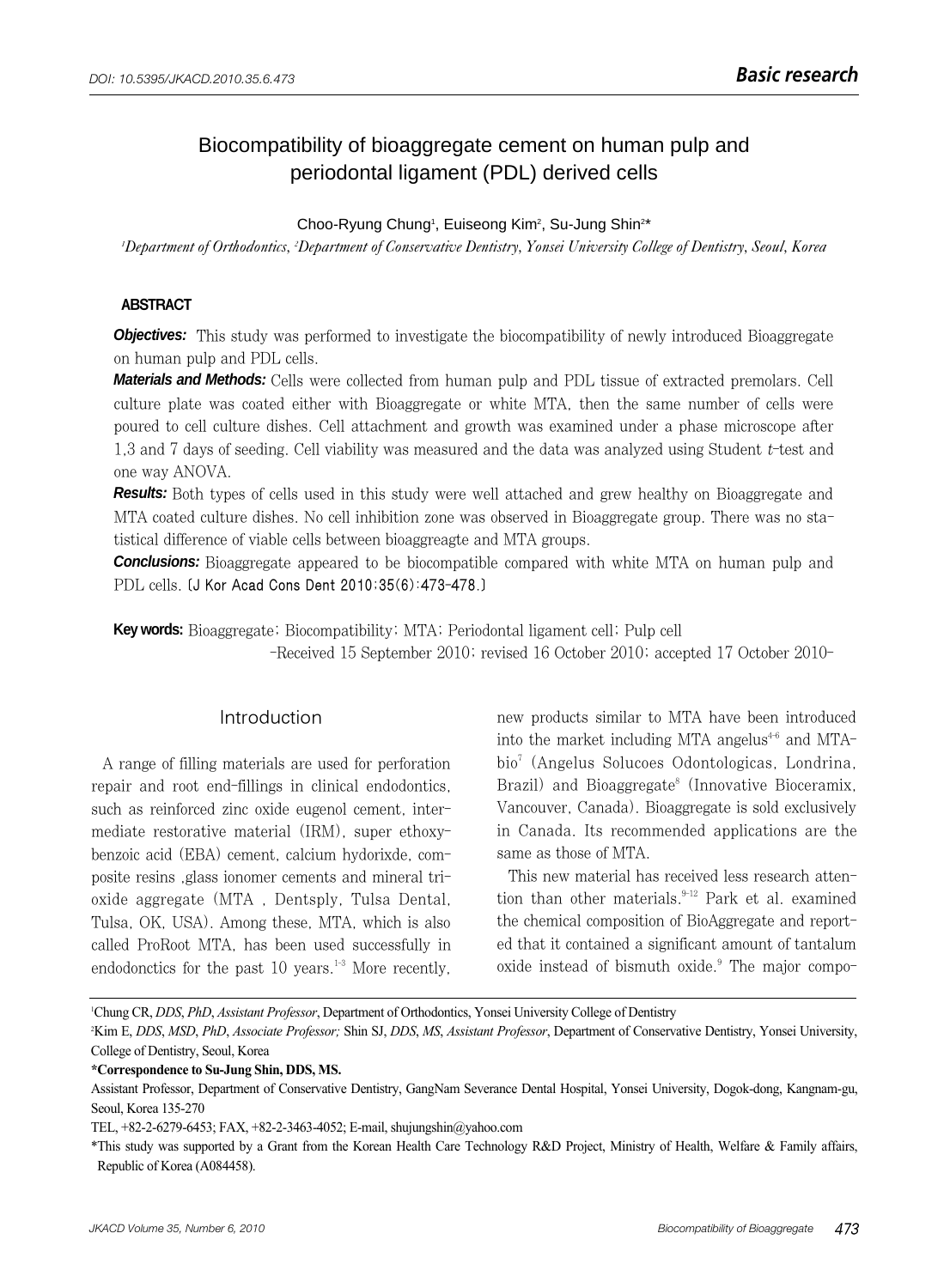nents were calcium silicate oxide and calcium silicate. Zhang et al. reported that MTA and Bioaggregate powder have a similar bactericidal effects on E. faecalis. <sup>8</sup> More recently, Yuan et al. reported that Bioaggregate was nontoxic to mouse MC3T3-E1 osteoblast cells.12

Bioaggregate appears to be a modified or synthetic version of original MTA. Since the clinical indications of Bioaggregate are the same as those of MTA, it might be helpful to compare this new material with MTA, which has already been studied and proven to be effective and biocompatible over the past few years.<sup>13-15</sup>

This study examined the biocompatibility of BioAggregate compared to white ProRoot MTA on the cells derived from human dental pulp and periodontial tissue.

# Materials and Methods

## Cell Culture

Human premolars planned to be extracted for orthodontic treatment were used. The institutional Review Board of Gangnam Severance Hospital, Yensei University approved both the protocol and informed consent. Written informed consent was obtained from each patient (No 3-2009-0069). After extraction, the teeth were stored in 50 ml polyethylene tubes containing 10 ml alpha minimum essential medium  $(\alpha-\text{MEM})$ (Gibco/BRL, Grand Island, NY, USA) supplemented with 10% fetal bovine serum (FBS; Hyclone, Loga, UT, USA) and 1% penicillin. After washing 3 times with  $\alpha$ -MEM (3% antibiotics/ antimycotics), the tooth was held using sterilized gauze. The soft tissue on the middle 1/3 of the root was obtained by curettage with a No.15 blade. The tissue collected was kept in a  $100 \text{ mm}^2$  culture dish containing  $\alpha$ -MEM and the culture plate was washed three times with the same culture media. A new culture dish was used to apply the tissue, which was kept in the incubator at 37℃ in a humidified atmosphere containing  $5\%$  CO<sub>2</sub> in air until the plate became full with growing cells. The remaining tooth was split after making bucco-linugal grooves. The pulp tissue was removed using a sterilized spoon excavator and cultured in a similar manner as periodontal tissue.

Preparation of a cement-coated tissue culture plate

White MTA (ProRoot) and Bioaggregate were mixed according to the manufacturer's instructions. A 6-well tissue culture dish was coated with the MTA paste prepared with sterile water (10 mg cement/ml of  $H_2O$  per well). PDL and pulp cells were seeded on culture dishes coated with the freshly mixed cements to determine if the initial toxicity of the freshly mixed material can affect cell attachment and growth.

## Optical Microscopy

The cells were plated on either an MTA coated or plastic surface  $(5.0 \times 10^5 \text{ cells/well in a } 6$ -well plate), and cultured for 1, 6, 48 and 72 hours before being examined by phase microscopy (Nikon TMS, Nikon Inc. Melville, NY, USA). Cells grown on cement coated dishes could not be visualized by this method since both cements used do not transmit light. Thus, the cells grown on plastic surface around cements were examined under the microscope and photos were taken.

# Cell Viability test

The cells were grown for 3 days on a 12-well culture plate coated with each type of cement. After  $1\times$  $10<sup>5</sup>$  cells were seeded, the cells grown on a regular plastic plate were used as the control. An EZ-Cytox cell viability assay kit (DAEILL LAB Service Co., Seoul, Korea), which measures the cell dehydrogenase activity was used. This kit is similar to a MTT assay measuring the mitochondrial activity in viable cells. After adding 100  $\mu$ L of the assay reagent, cell culture plate was kept in a 37℃ incubator for 1 hour. Subsequently,  $100 \mu L$  of supernatant was taken and added to a 96-well plate. The color density at 450 nm was read using an ELISA reader (Molecular Devices Inc/E-max, Washington, DC, USA). The data is presented as a percentage when the density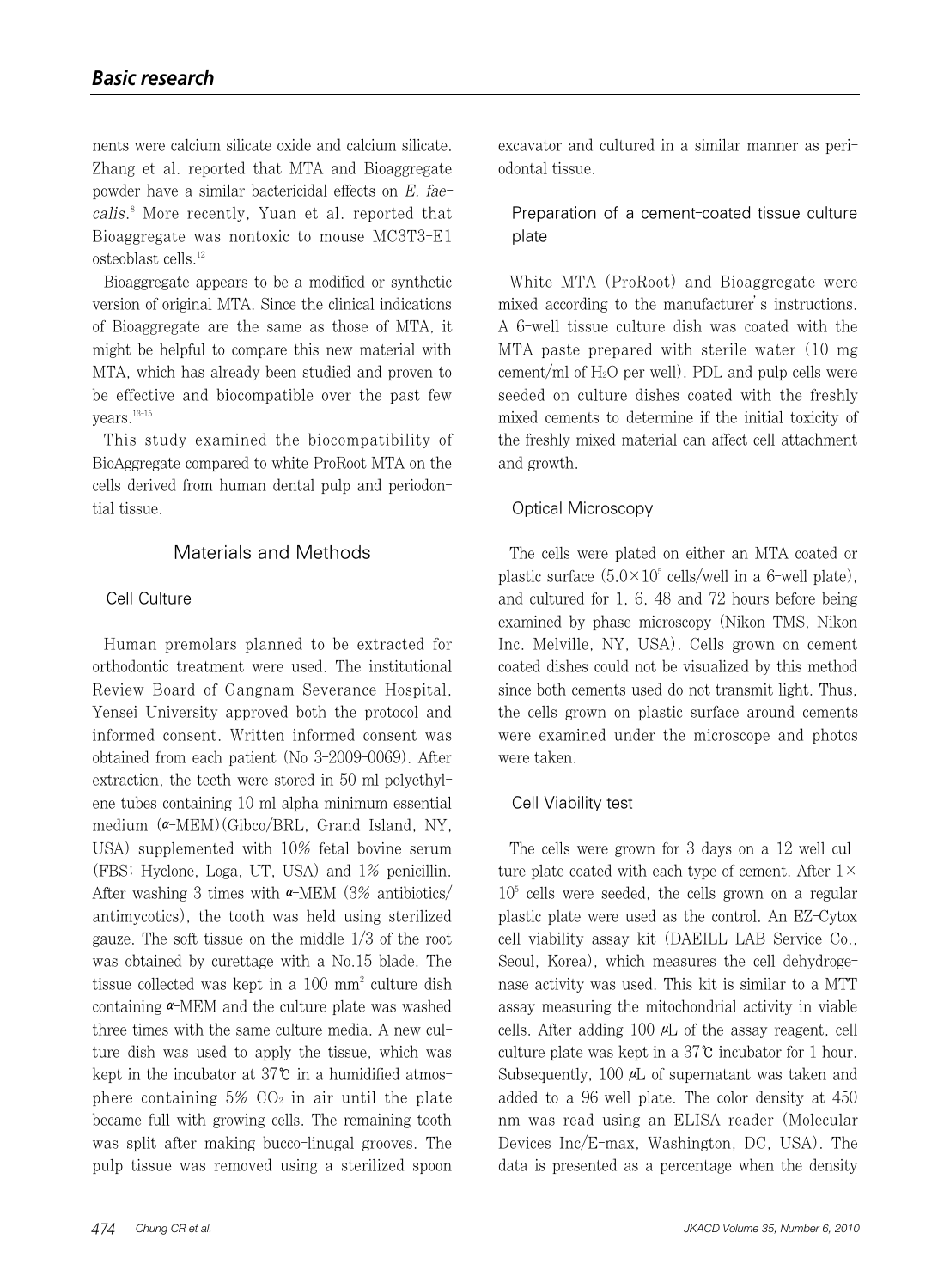of the control was considered to be 100. The average of the triplicates was used for data analysis.

#### Statistical analysis

The data from the cell viability tests were analyzed using a Student's t-test and one-way ANOVA. The control value was set to 100, and the results are expressed as the mean $\% \pm$  standard deviation. A p value  $\langle 0.05 \text{ was considered significant.} \rangle$ 

#### **Results**

#### Cell attachment

The effects of Bioaggregate cement on human pulp and PDL cell growth were examined by observing the cells grown on this cement using a phase microscope (Figure 1). The effects of MTA and Bioaggregate on cell growth were determined by examining the cells around the materials because cells grown on top of the material could not be visualized. Both types of cells on Bioaggregate showed no inhibition zones or gaps around the material at any time intervals. However, although cells were fully grown around MTA, an inhibition zone was detected in the human pulp and PDL cell culture grown with MTA.

#### Cell viability test

Before performing the viability tests, each cell culture plate was observed by optical microscopy to determine if the cell were growing healthily without dead floating cells.

There were no significant differences in the human pulp and PDL cell cultures between control and experimental groups (Figure 2). There were 6.3  $\pm$ 8.02% and  $9.25 \pm 9.74$ % less viable cells in human PDL cells when cultured with MTA and Bioaggregate. The similar result was shown in pulp cells.

# Discussion

In this study, the biocompatibility of Bioaggregate was compared with white MTA since its chemical composition was different from that of MTA from our previous study.9

Cell attachment and growth can be used as criteria to evaluate the biocompatibility or cytotoxicity of a material in a cell culture. MTA may not provide a favorable surface environment for cells while it sets because of the high pH generated during setting. Many clinical reports and animal studies have suggested that this harmful effect is transient.<sup>16,17</sup> The lack of an inhibition gap in the cell culture grown with Bioaggregate indirectly demonstrated its favorable environment.

A cell viability test was performed using EZ-Cytox. Compared to the MTT assay, this method employs a soluble terazolium salt, which is unnecessary for dissolving formazan and removing the supernatant of the cell culture. There was no significant difference in the viable cell numbers between the MTA and Bioaggregate groups, which demonstrated both cements to be equally nontoxic to human pulp and PDL cells.

Our results are consistent with other previous studies, which demonstrated both cements were equally nontoxic to human pulp and PDL cells. De-Deus et al. showed in vitro biocompatibility compared to MTA when they tested this material using human mesenchymal cells.18

Also, the potentials that Bioaggregate can affect cell differentiation and/or mineralization have been shown in recent studies. Yan et al. found the increased level of alkaline phosphatase when cells were grown with Bioaggregate on 7 days.<sup>11</sup> They concluded that Bioaggregate may enhance PDL cell differentiation. Yuan et al. also found the increased mineralization when osteoblasts were grown with Bioaggregate.<sup>12</sup>

MTA has been proved as biocompatible and nontoxic material in many previous studies. Recently, several new bioactive cements similar to MTA have been introduced. MTA angelus, MTA bio, and Bioaggreagte are the examples. These materials have been studied recently, and they are used in certain countries. In this study, white MTA was used as one of the experimental groups. By having MTA group as a reference, it was concluded that Bioaggregate might be compatible with MTA in terms with cell cytotoxicity and initial cell growth.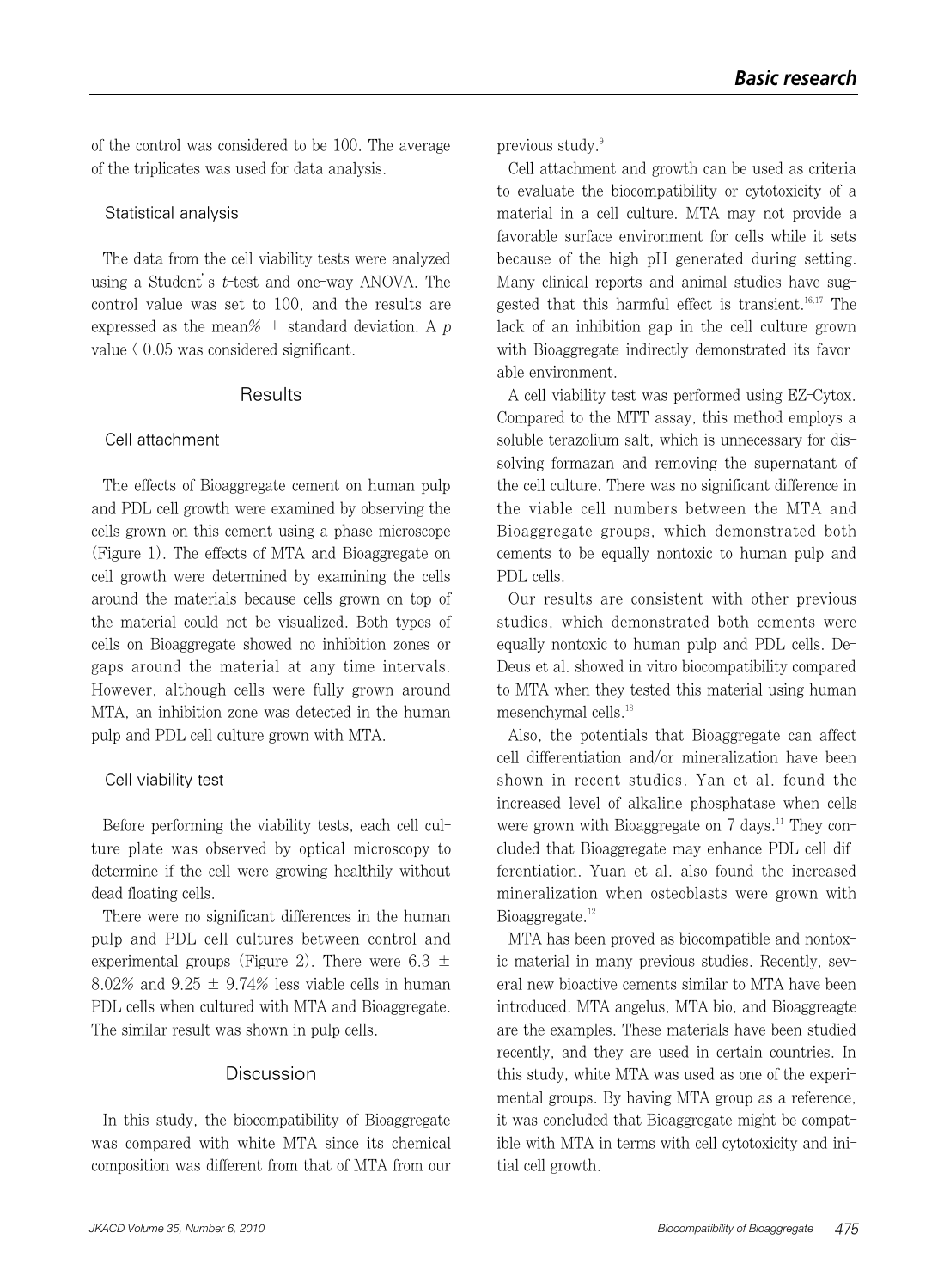

**Figure 1.** Photos taken from an optical microscope (×40 magnification). The same number of cells (a, human pulp cells; b, PDL cells) were seeded to MTA or Bioaggregate coated cell culture dishes, then initial attachment was observed using a phase microscope. PDL, periodontal ligament; MTA, mineral trioxide aggregate.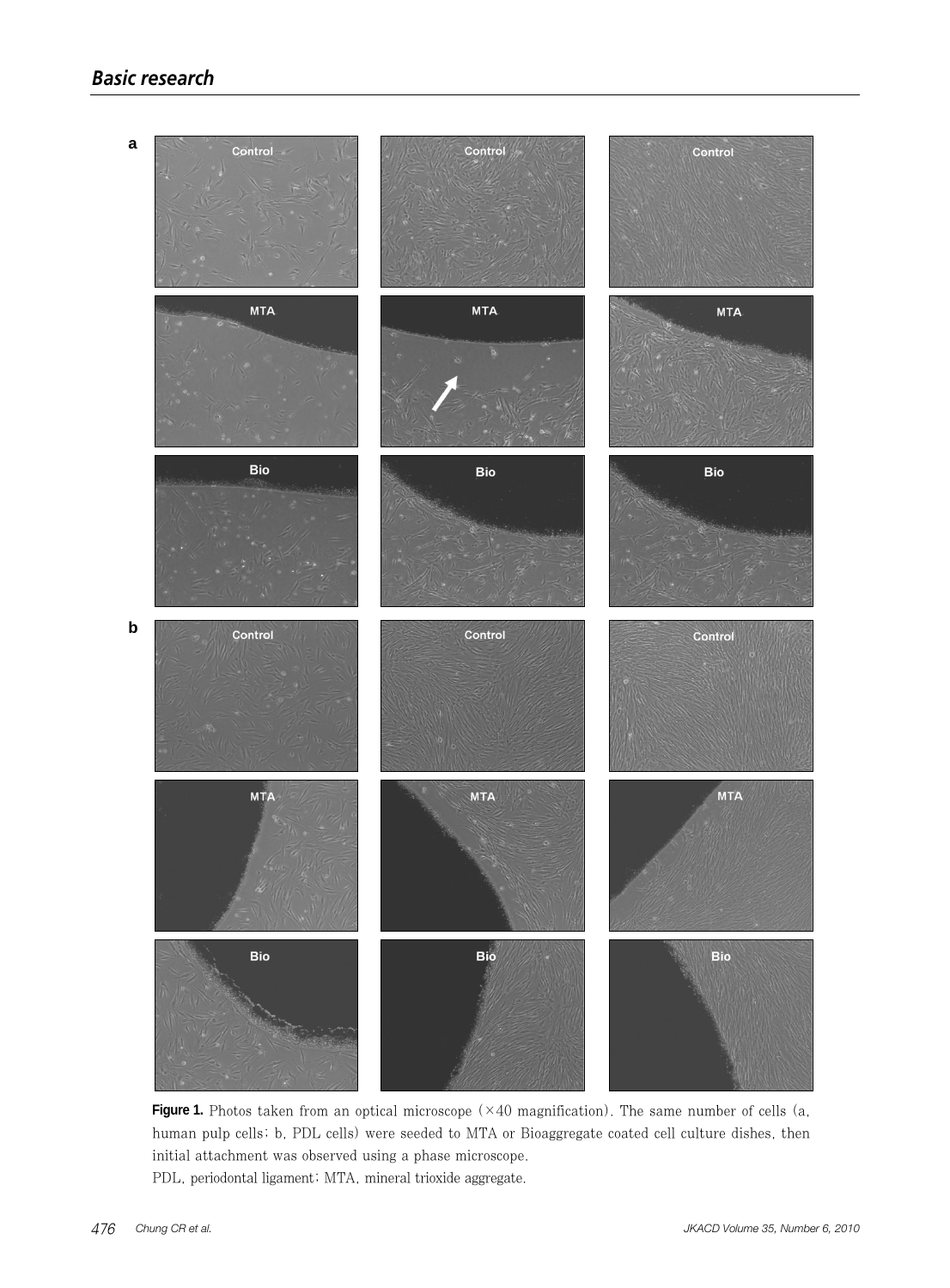

Figure 2. Cell viability tests. a, human pulp cells; b, PDL cells. PDL, periodontal ligament; MTA, mineral trioxide aggregate.

It is expected to have more new materials like MTA in the near future. At the same time, meticulous research should be needed before clinical applications.

#### Conclusions

Based on the findings of our study, Bioaggregate appeared to be compatible with MTA. It was found to be nontoxic to human pulp and PDL cells. There were no significant differences between Bioaggregate and MTA in terms of initial cell viability.

#### References

- 1. Koh ET, Torabinejad M, Pitt Ford TR, Brady K, McDonald F. Mineral trioxide aggregate stimulates a biological response in human osteoblasts. J Biomed Mater Res 1997;37(3):432-439.
- 2. Lee SJ, Monsef M, Torabinejad M. Sealing ability of a mineral trioxide aggregate for repair of lateral root perforations. J Endod 1993;19(11):541-544.
- 3. Torabinejad M, Pitt Ford TR, McKendry DJ, Abedi HR, Miller DA, Kariyawasam SP. Histologic assessment of mineral trioxide aggregate as a root-end filling in monkeys. J Endod 1997;23(4):225-228.
- 4. Gomes-Filho JE, Rodrigues G, Watanabe S, Estrada Bernabe PF, Lodi CS, Gomes AC, et al. Evaluation of the tissue reaction to fast endodontic cement (CER) and Angelus MTA. J Endod 2009;35(10):1377-1380.
- 5. Hashem AA, Hassanien EE. ProRoot MTA, MTA-Angelus and IRM used to repair large furcation perforations: sealability study. J Endod 2008;34(1):59-61.
- 6 Song JS, Mante FK, Romanow WJ, Kim S. Chemical analysis of powder and set forms of Portland cement, gray ProRoot MTA, white ProRoot MTA, and gray MTA-Angelus. Oral Surg Oral Med Oral Pathol Oral Radiol Endod 2006;102(6):809-815.
- 7. Lessa FC, Aranha AM, Hebling J, Costa CA. Cytotoxic effects of White-MTA and MTA-Bio cements on odonto-

blast-like cells (MDPC-23). Braz Dent  $J$  2010;21(1): 24-31.

- 8. Zhang H, Pappen FG, Haapasalo M. Dentin enhances the antibacterial effect of mineral trioxide aggregate and bioaggregate. J Endod 2009;35(2):221-224.
- 9. Park JW, Hong SH, Kim JH, Lee SJ, Shin SJ. X-Ray diffraction analysis of white ProRoot MTA and Diadent BioAggregate. Oral Surg Oral Med Oral Pathol Oral Radiol Endod 2010;109(1):155-158.
- 10. Vivan RR, Zapata RO, Zeferino MA, Bramante CM, Bernardineli N, Garcia RB, et al. Evaluation of the physical and chemical properties of two commercial and three experimental root-end filling materials. Oral Surg Oral Med Oral Pathol Oral Radiol Endod 2010;110(2):250-256.
- 11. Yan P, Yuan Z, Jiang H, Peng B, Bian Z. Effect of bioaggregate on differentiation of human periodontal ligament fibroblasts. Int Endod J In press, 2010.
- 12. Yuan Z, Peng B, Jiang H, Bian Z, Yan P. Effect of bioaggregate on mineral-associated gene expression in osteoblast cells. J Endod 2010;36(7):1145-1148.
- 13. Chang S, Yoo H, Park D, Oh T, Bae K. Ingredients and cytotoxicity of MTA and 3 kinds of Portland cement. J Kor Acad Cons Dent 2008;33(4):364-376.
- 14. Kwon J, Lim S, Baek S, Bae K, Kang M, Lee W. The effect of mineral trioxide aggregate on the production of growth factors and cytokines by human periondontal ligament fibroblast. J Kor Acad Cons Dent 2007;32(3): 191-197.
- 15. Yoon Y, Yang I, Hwang Y, Hwang I, Choi H, Yoon S, Kim S, Oh W. Pulp response of mineral trioxide aggregate, calcium sulfate or calcium hydorixde. J Kor Acad Cons Dent 2007;32(2):95-101.
- 16. Apaydin W, Shanahang S, Torabinejad M. Hard-tissue healing after application of fresh or set MTA as rootend filling material. J Endod 2004;30(1):21-24.
- 17. Ford T, Torabinejad M, Abedi H, Bakland L, Kariyawasam S. Using mineral trioxide aggregate as a pulp-capping material. J Am Dent Assoc 1996;127(10) :1491-1494.
- 18. De-Deus G, Canabarro A, Alves G, Linhares A, Senne MI, Granjeiro JM. Optimal cytocompatibility of a bioceramic nanoparticulate cement in primary human mesenchymal cells. J Endod 2009;35(10):1387-1390.